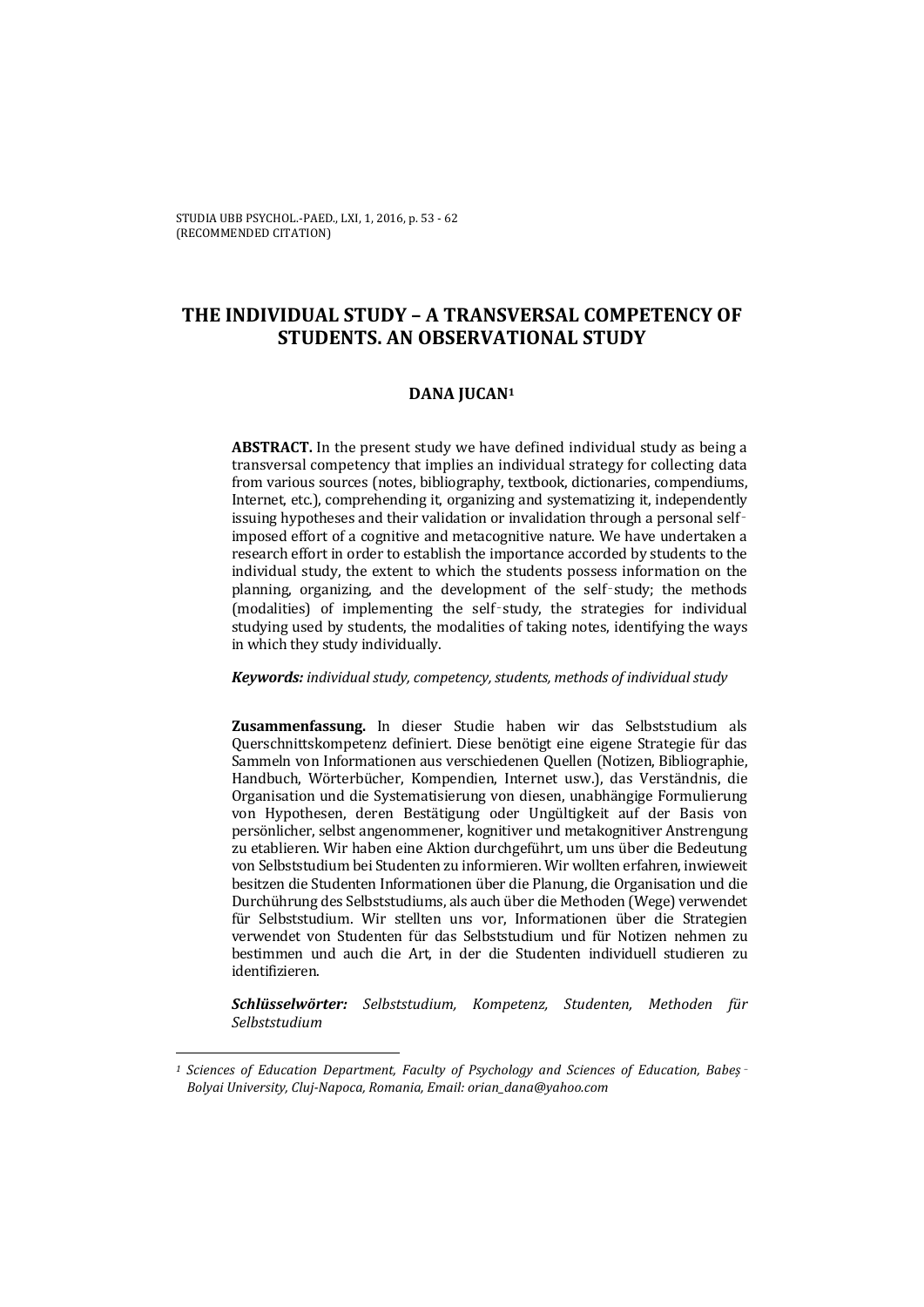## **1. The individual study – a transversal competency of students.**

Individual study is defined in classical pedagogy as the activity undertaken mostly at home or at the library and represents one of the tasks of pupils and students (Deese, 1979). Unfortunately, in contemporary education, within the daily routines of students, self-study holds an increasingly smaller share of time, its place being taken by the computer, mass‑media, group of friends, and other things, even though the number of hours of didactic activity assigned to students is lower in comparison to the situation from several years ago. 'Individual study is the method of learning and self‑studying through the referencing of specialized literature, the independent pursuit of experiences and experiments, the personal organization of knowledge, its acquirement and implementation.' (Mureşan, 1990)

We consider that in our modern pedagogy individual study must not be seen as an activity that only takes place at home or in the library, but also within the activities of the courses and seminars, becoming a form of continuous intellectual activity (Jucan, 2005, 2007, 2009).

Self-study is an activity of (re)construction of knowledge, of finding creative and original solutions, of practicing reflective and critical thinking. (Entwistle & Ramsden, 1983).

There is a tendency today towards the transformation of the individual study into a transversal competency that requires complex activities of acquirement and processing of information, activities acknowledged as a source of innovation and creativity. Self‑study implies, for the students involved, personal cognitive and metacognitive reflections, self‑knowledge, self‑guidance, and self‑control (Leat & Lin, 2002, Krievaldt, 2001, Ertmer, & Newby, 1996). We define individual study as being a transversal competency that implies an individual strategy for collecting data from various sources (notes, bibliography, textbook, dictionaries, compendiums, Internet, etc.), comprehending it, organizing and systematizing it, independently issuing hypotheses and their validation or invalidation through a personal self-imposed effort of a cognitive and metacognitive nature (Jucan, 2009).

Self-efficacy (Bandura, 1989) is the term that captures the mode in which the intellectual activity during the individual study of the students took effect. In individual study, the student evaluates his abilities, he opts for certain tasks, he distributes his effort, but also monitors his progress. Pressley, Borkowski, & Schneider (1987) make reference to certain principles for the use of efficient self-study strategies. One of these principles states that those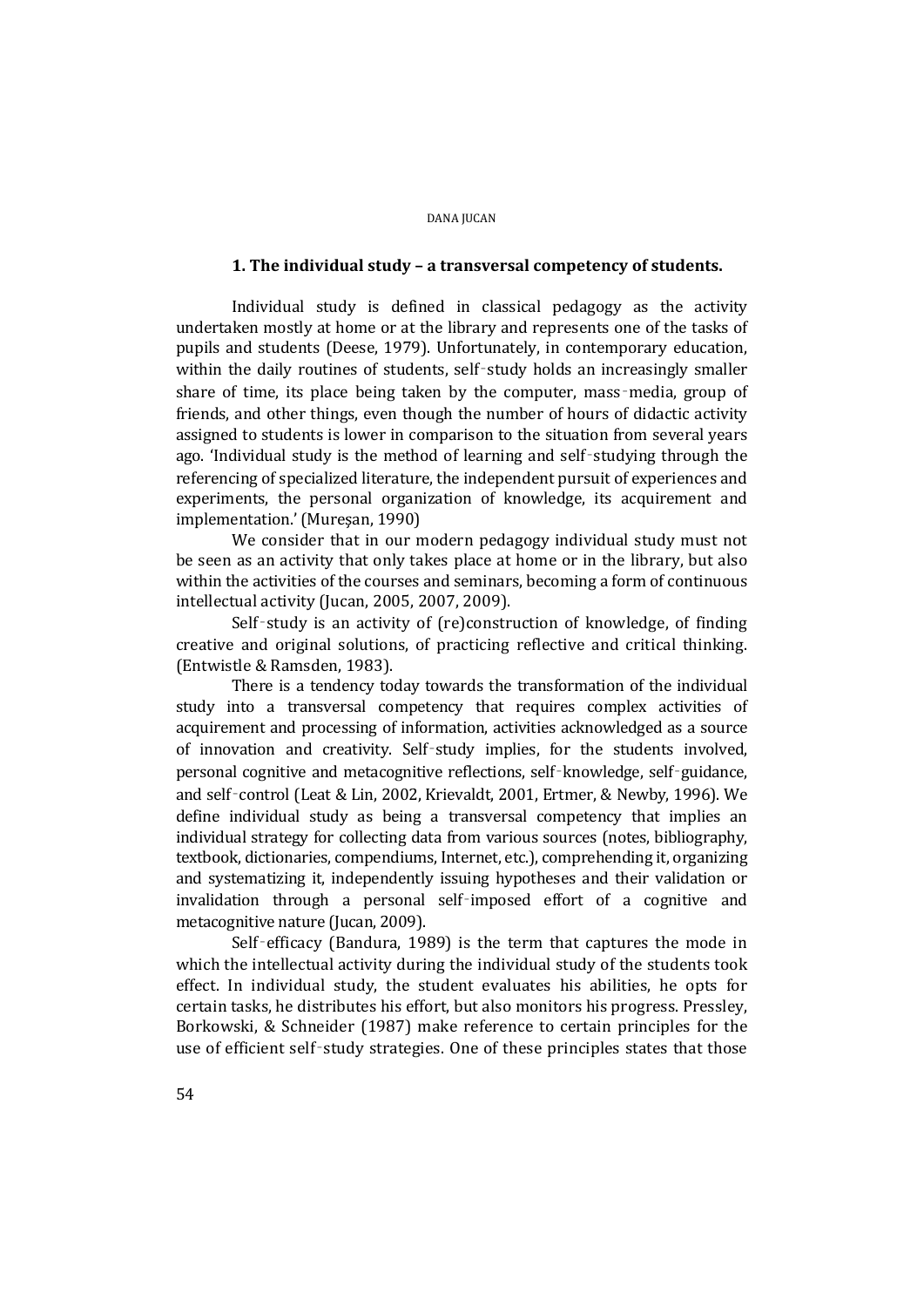who use strategies for studying in an efficient manner predominantly make use of general strategies, but they also use specific strategies in order to achieve their set objectives. The research done (Palincsar, Brown, 1984, Paris, 1990) demonstrates the fact that there are close ties between the number of strategies used and the academic performances of those that use them.

### **2. The research process**

We have thus initiated an observational research, administering a survey (from which we have selected for analysis in the present study only certain items) in the interest of finding out the students' opinion on individual study, the modalities for its accomplishment, the strategies of intellectual activity used during courses and seminars, in general, and during Pedagogy courses and seminars, in particular. We were also interested in identifying:

- The frequency with which individual study for Pedagogy is undertaken:
- The methods through which individual study for Pedagogy is achieved;
- The modalities in which information is being processed by students:
- Reflectivity during the self-study of students;
- The depth of connections established by students;
- The modalities of structuring, synthesizing and processing of information within the individual study;
- Modalities of note-taking employed by the students.

We have opted for selecting a group of students in the 2nd and 3rd year in order to analyze the specificity of their concern for efficient learning, for the particularities of studying for Pedagogy (by Pedagogy we mean the disciplines of The Fundamentals of Pedagogy. The Theory and Methodology of the Curriculum and The Theory and Methodology of Teaching. The Theory and Methodology of Evaluation), with the purpose of uncovering their techniques of intellectual work and techniques specific to self‑study.

There were 2836 students included in the study, enrolled in the Teacher Training Program and part of the Faculty of Mathematics‑Computer Science, the Faculty of History, the Faculty of Biology, the Faculty of Physics, the Faculty of Chemistry, of Biology, of Philology, of Geography, of Sociology, of Economics (see Table 1).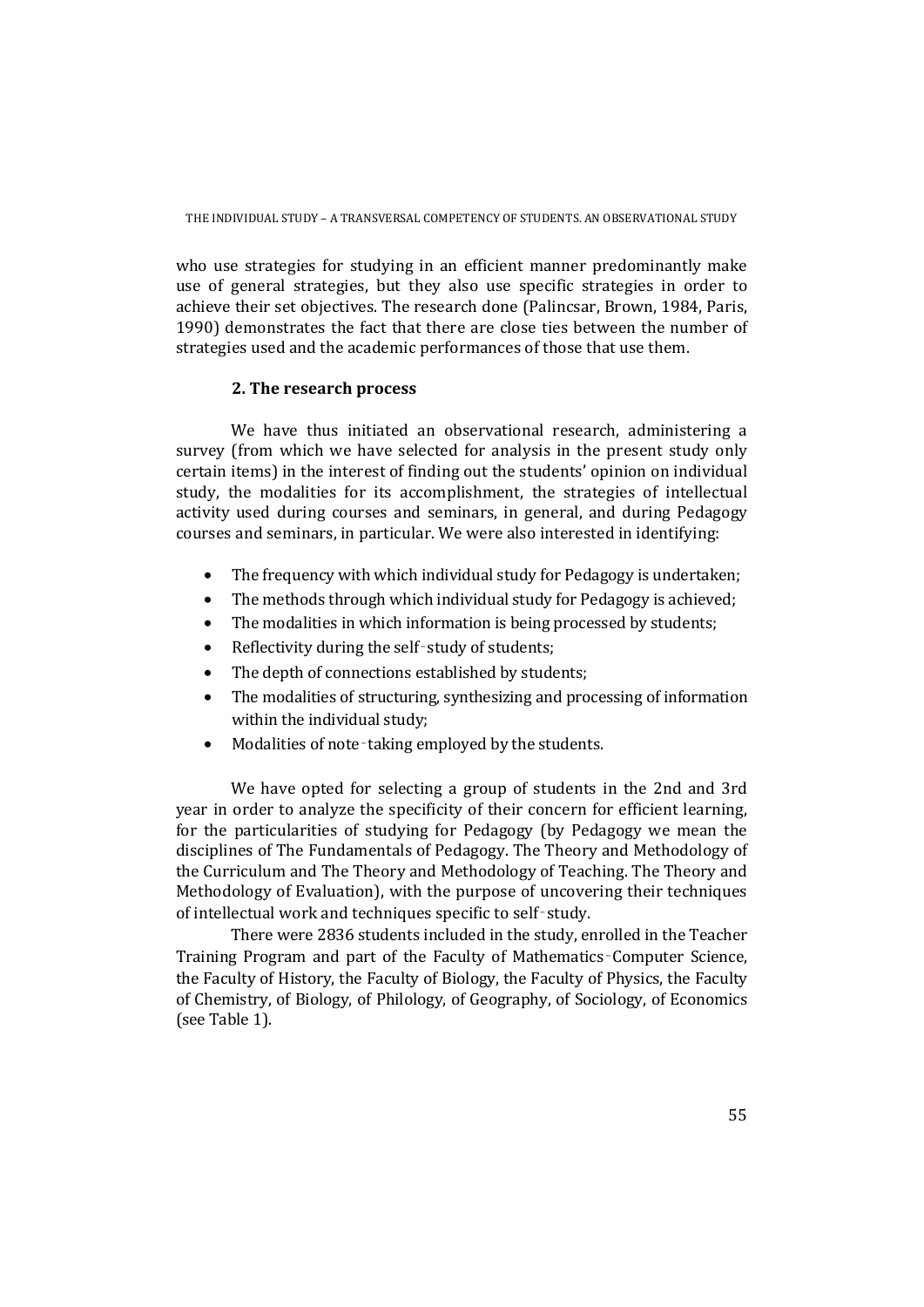|                      |                 | Number of Students |              | Share (percentage) |       |              |
|----------------------|-----------------|--------------------|--------------|--------------------|-------|--------------|
| Department           | 2 <sub>nd</sub> | 3rd                | $2nd Year +$ | 2 <sub>nd</sub>    | 3rd   | $2nd Year +$ |
|                      | Year            | Year               | 3rd Year     | Year               | Year  | 3rd Year     |
| Mathematics-Computer | 182             | 133                | 315          | 15,2               | 8,1   | 11,1         |
| Science              |                 |                    |              |                    |       |              |
| History              | 139             | 218                | 357          | 11.6               | 13.3  | 12.6         |
| Chemistry            | 66              | 91                 | 157          | 5.5                | 5.6   | 5.5          |
| Physics              | 44              | 34                 | 78           | 3.7                | 2.1   | 2.8          |
| <b>Biology</b>       | 101             | 112                | 213          | 8.4                | 6.9   | 7.5          |
| Philology            | 291             | 430                | 721          | 24.2               | 26.3  | 25.4         |
| Geography            | 212             | 301                | 513          | 17.7               | 18.4  | 18.1         |
| Sociology            | 65              | 144                | 209          | 5.4                | 8.8   | 7.4          |
| Economics            | 101             | 172                | 273          | 8.4                | 10.5  | 9.6          |
| Total                | 1201            | 1635               | 2836         | 100.0              | 100.0 | 100.0        |

# Table 1. The composition, by departments and year of study, of the targeted population of the research

First we have aimed at finding out the time allotted by students to the selfstudy for the discipline of Pedagogy. The percentages for each answer are presented in Table 2.

| How frequently do you study individually for the discipline of<br>Pedagogy: | Students    |
|-----------------------------------------------------------------------------|-------------|
| Between 0-25% of situations allocated to individual studying                | 335 (57.2%) |
| Between 25-50% of situations allocated to individual studying               | 127 (21.7%) |
| Between 50-75% of situations allocated to individual studying               | 84 (14.3%)  |
| Between 75-100% of situations allocated to individual studying              | 39 (6.66%)  |

In the case of Pedagogy, most of the responding students, 57.2%, have indicated that they only make use of about 0-25% of situations allocated for selfstudy. A relatively large share of students, 21.7%, have stated that they only utilize about 25‑50% of situations allocated to individual studying. Furthermore, worrying is the small percentage of students that have stated that they employ approximately 50‑75% of the situations allocated for the individual study for Pedagogy, the percentage being of only 14.3%. Also in the case of this item, the smallest percentage of students, 6.66%, have indicated that they exploit roughly 75‑100% of situations allocated to the individual study for Pedagogy. These results denote the fact that students do not in fact utilize a large share of the time assigned for individual studying and do not fully exploit the situations in which they could be studying individually for this discipline.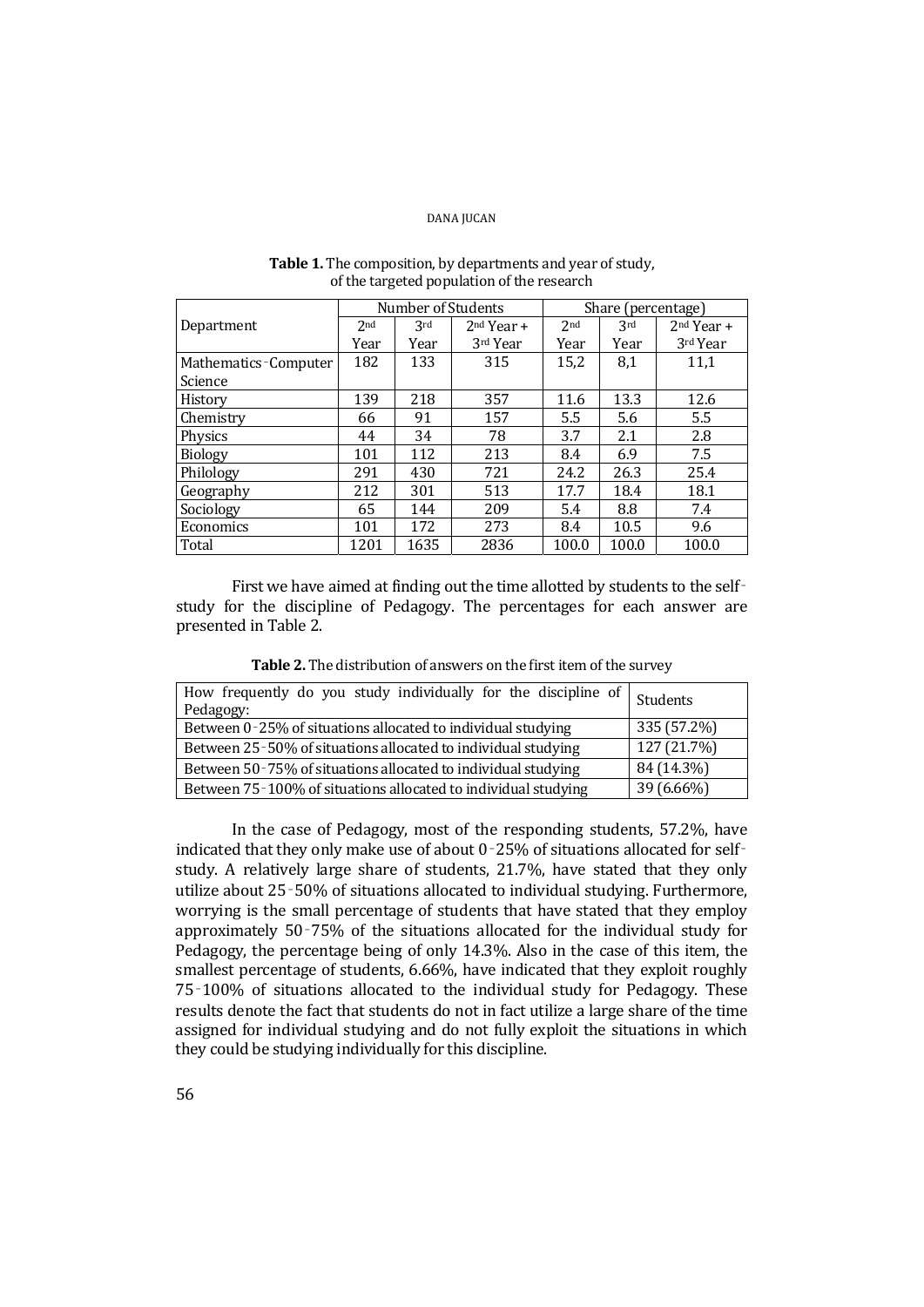Going forward, we were interested in the modalities of individual study, specifically the modalities through which students engaged in the self-study of important disciplines. Because the answers were varied, in the processing of the data we have grouped the answers given by the students in the following categories, after which we have ordered them by their frequency.

| Describe the modalities (methods) through which you study individually for | Rank |
|----------------------------------------------------------------------------|------|
| important subjects!                                                        |      |
| I read the text closely                                                    |      |
| I use the study notes                                                      | Н    |
| I memorize the important data                                              | Ш    |
| I underline the important ideas                                            | IV   |
| I take notes of what I consider to be relevant                             |      |
| I select and retain the key ideas                                          | VI   |
| I solve the exercises and problems                                         | VH   |
| I extract the keywords                                                     | VIII |

**Table 3.** The distribution of answers on the 2nd item of the survey

The results achieved on this item prove that the most frequently used modality of individual studying is the attentive reading of the text. Another selfstudy modality frequently used by students is that of utilizing the notes taken. The memorizing of important information is also considered to be a significant method of individual studying. A similar importance in the case of self-studying is given to the method of underlining important ideas. We note the fact that when studying individually most students read the material and utilize the notes, fewer resorting to more complex approaches to the content. We consider these aspects to be relevant due to the fact that recent studies (Gama, 001, Blakey & Spence, 1990) have proven that the subjects that are aware of their own metacognitive processes are more efficient at studying. As such, we consider that the intervention should be made upon this issue, namely through the practice, during courses and seminars, of efficient learning strategies.

 In what follows we wish to observe which are the concrete modalities of individual studying that students use within the discipline of Pedagogy.

| Describe the modalities (methods) through which you study<br>individually for Pedagogy! | Students    |
|-----------------------------------------------------------------------------------------|-------------|
| I read the textbook                                                                     | 164 (28%)   |
| I try to comprehend the information                                                     | $31(5.2\%)$ |
| I only read the notes taken during the courses                                          | 215 (36.7%) |
| I only memorize the notes taken during the seminar                                      | 83 (14.1%)  |
| I read the bibliography                                                                 | 42 (7.1%)   |
| I memorize the examples given by the teacher                                            | 50 (8.5%)   |

**Table 4.** The distribution of answers on the 3<sup>rd</sup> item of the survey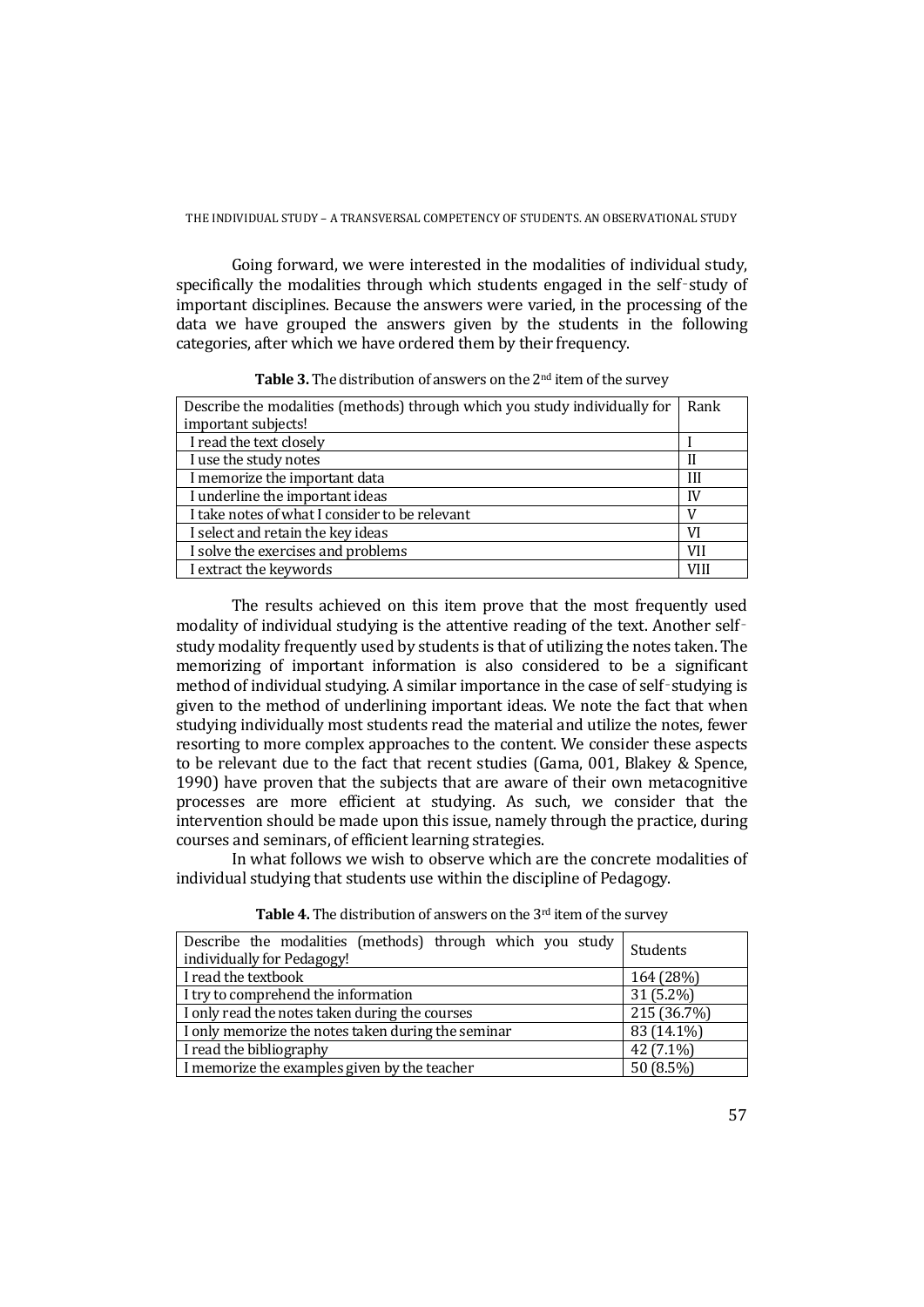Most of the students in the survey have indicated that they use as a method of individual studying for Pedagogy the reading of the notes taken during the courses, this method being used by 36.7 of the respondent students. A 28% share of the students have stated that they use as a method of individual studying for Pedagogy the reading of the textbook provided by the teacher. Likewise, a proportion of 14.1% of students have specified that a self‑study modality for Pedagogy that is efficient for them is the memorizing of the notes taken during seminars. These statements made by a considerably large number of students show that they prefer during the individual study for Pedagogy the methods that require a minimal amount of effort on their side, namely reading and memorizing. The specialized literature also highlights the fact that there are students who adopt a superficial approach and who have the tendency to be preoccupied by the mere learning of the words, by memorization (Entwistle & Ramsden, 1983).

The question 'When you are studying for Pedagogy, how are you trying to facilitate retention?' was aimed at estimating the reflectivity of the students during studying and whether they achieve deep connections when learning.

| When you are studying for Pedagogy, how are you trying to facilitate<br>retention? | <b>Students</b> |
|------------------------------------------------------------------------------------|-----------------|
| By reading the textbook                                                            | 347 (59.3%)     |
| By retaining the examples                                                          | 90 (15.3%)      |
| By taking notes                                                                    | 45 (7.6%)       |
| By learning the notes taken                                                        | 39 (6.6%)       |
| By underlining the key ideas                                                       | 34 (5.8%)       |
| By retaining the main ideas only                                                   | 30 (5.1%)       |

**Table 5.** The distribution of answers on the 4<sup>th</sup> item of the survey

59.3% of the students have stated that the easiest way to retain information when learning for Pedagogy is by reading the textbook. Only retaining the examples is another modality of easier retention, used by 15.3% of the students when they are studying for Pedagogy. Other ways of retention when studying for this discipline are used in the following proportions: 7.6% of the students take notes, 6.6% of the students only learn the notes they took, 5.8% of the students underline the main ideas, and only 5.1% of students retain solely the main ideas. The modalities used for easier retention when studying for Pedagogy and the number of students that make use of each one of these show that they are not sufficiently reflective and they do not establish enough deep connections when studying. The answers on this item complements the ones from the previous item, where few students mentioned that they are 'trying to comprehend the information' when studying for Pedagogy.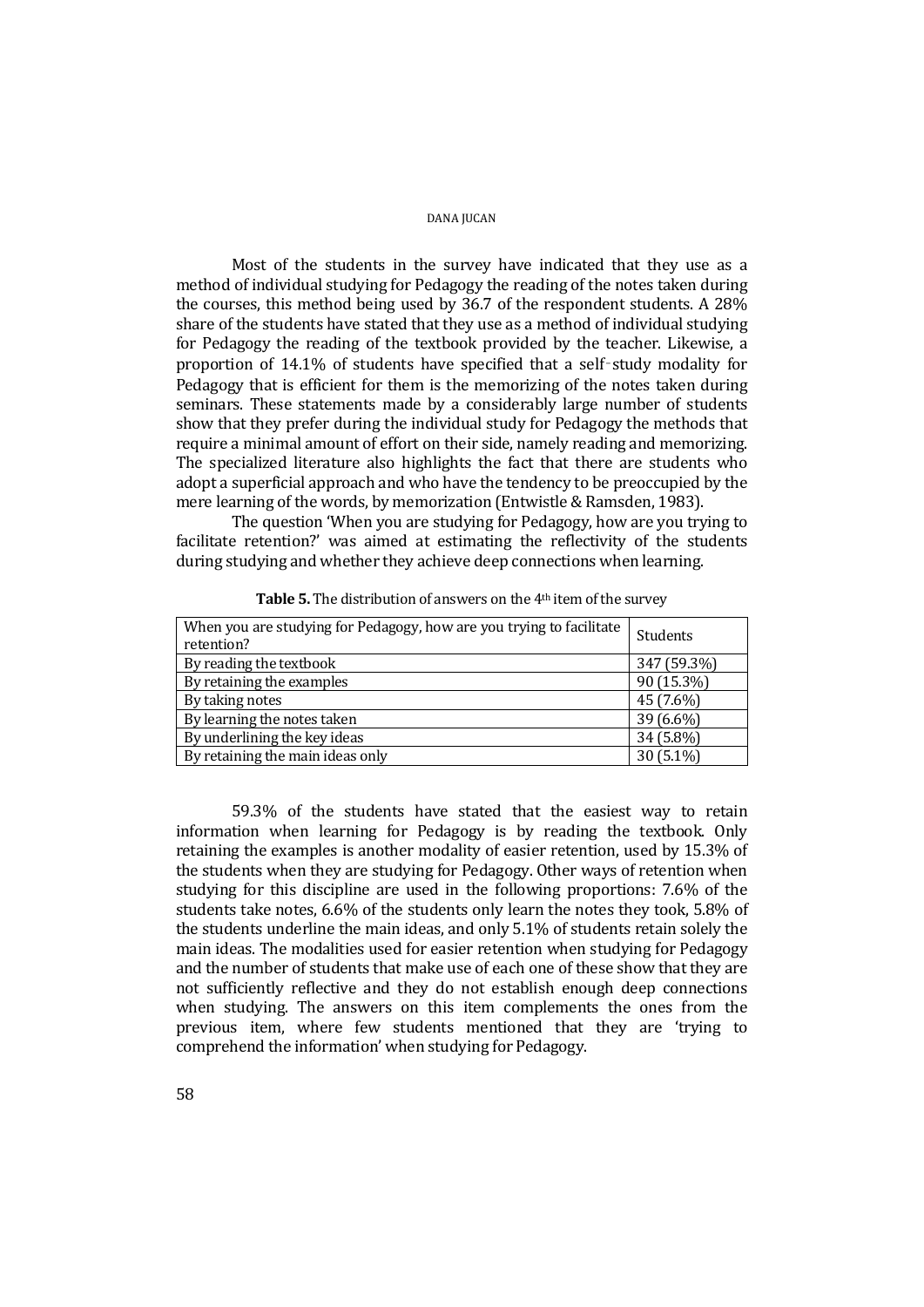The answers to the 9th item on the survey 'Do you ask questions of yourself and try to answer them while studying?' further contributes to the estimation of reflectivity in studying and of the depth of connections established by students.

| Do you ask questions of yourself and try to answer them<br>while studying? | Students    |
|----------------------------------------------------------------------------|-------------|
| Yes                                                                        | 198 (33.8%) |
| N <sub>0</sub>                                                             | 387 (66.2%) |

Table 6. The distribution of answers on the 9<sup>th</sup> item of the survey

Most of the respondent students, namely 66.2%, do not pose questions and do not try to answer those questions when learning. Even though in the contemporary educational system, within the process of teaching-learning, the accent falls on comprehending the content studied and not solely memorizing and duplicating knowledge, a relatively small portion of students, namely 33.8%, have stated that when learning they are asking themselves questions and trying to answer them. This aspect points to the fact that students do not problematize when studying and, also, we note the fact that students should be reflective and should establish deep connections when studying (Gama, 2001, Blakey & Spence, 1990), not just for Pedagogy, but for all the disciplines on their education plan.

In the 10th item of the survey, the modalities used by the students for synthesizing the information when studying individually are being referred to. The modalities of synthesizing in discussion are: underlining, abbreviations, charts, numbering or figures.

| Do you use underlining, abbreviations, charts, numbering<br>when studying individually? | Students    |
|-----------------------------------------------------------------------------------------|-------------|
| Yes                                                                                     | 203 (34.7%) |
| N <sub>0</sub>                                                                          | 382 (65.3%) |

**Table 7.** The distribution of answers on the 10<sup>th</sup> item of the survey

The majority of the students, namely 65,3%, have indicated that they do not use underlining, abbreviations, charts, or numbering when studying individually, thus we draw the conclusion that students, at least the vast majority of them, do not synthesize and do not process in a certain way the information with which they are working.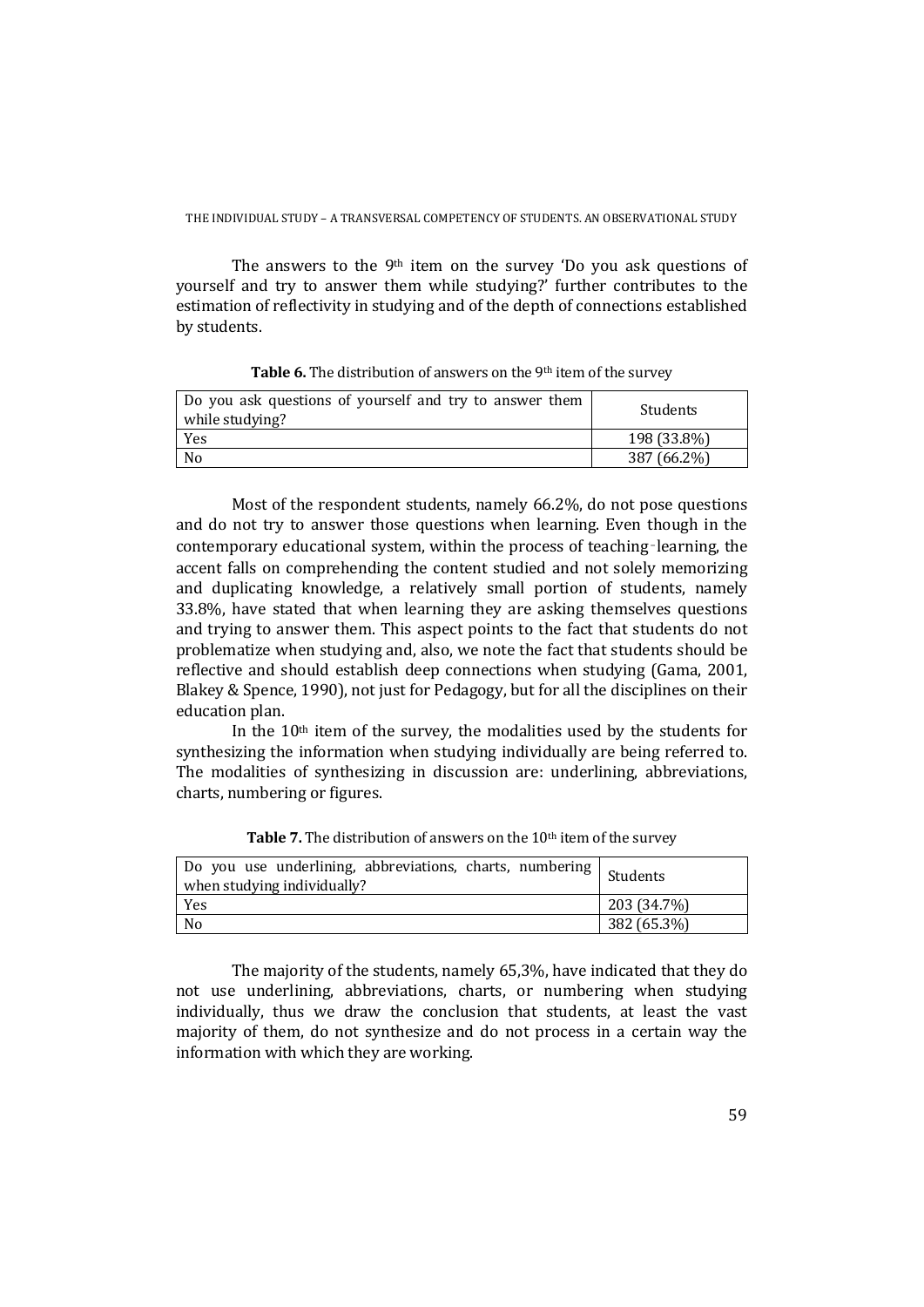The mode in which students synthesize and process the information should also be evident in the study of the 16th item of the survey. By studying this item, we wish to find out what is the manner in which they take notes in courses and seminars and we also wish to find out if they utilize any particular system for note-taking. In quantifying the answers for this item we have established that the majority of the answers concentrated on the method of note ‑taking that involves 'writing down everything I hear' (473 answers, approximately 81%), an answer that was easy to anticipate since students prefer the simplest modalities that do not require any additional effort on their part, an aspect evident in the analysis of the other items as well.

| Describe the mode in which you take notes in classes and<br>seminars! | Respondents |
|-----------------------------------------------------------------------|-------------|
| I write down everything I hear                                        | 473 (80.8%) |
| I write down the important ideas                                      | $31(5.2\%)$ |
| I write down the key terms                                            | $24(4.1\%)$ |
| I copy what is written on the blackboard                              | $20(3.4\%)$ |
| I write down the schemes on the blackboard                            | $20(3.4\%)$ |
| I write down the examples given by the teacher                        | 17 (2.2%)   |

Table 8. The distribution of answers on the 16<sup>th</sup> item of the survey

The 17th item of the survey references the concrete manner in which students synthesize information when studying individually. We note that synthesizing information takes the second place in the students' concerns. A small part of them make use of modalities for synthesizing the information, through numbering (rank II), ordering the information (rank III), extracting the main ideas (rank IV), or systematizing the content (rank V).

| Table 9. The distribution of answers on the 17 <sup>th</sup> item of the survey |  |
|---------------------------------------------------------------------------------|--|
|---------------------------------------------------------------------------------|--|

| Describe the mode in which you synthesize the information when   Rank |    |
|-----------------------------------------------------------------------|----|
| studying individually!                                                |    |
| I do not synthesize the information                                   |    |
| I number the information                                              |    |
| I order the information                                               | Ш  |
| I extract the main ideas                                              | IV |
| I systematize the content                                             |    |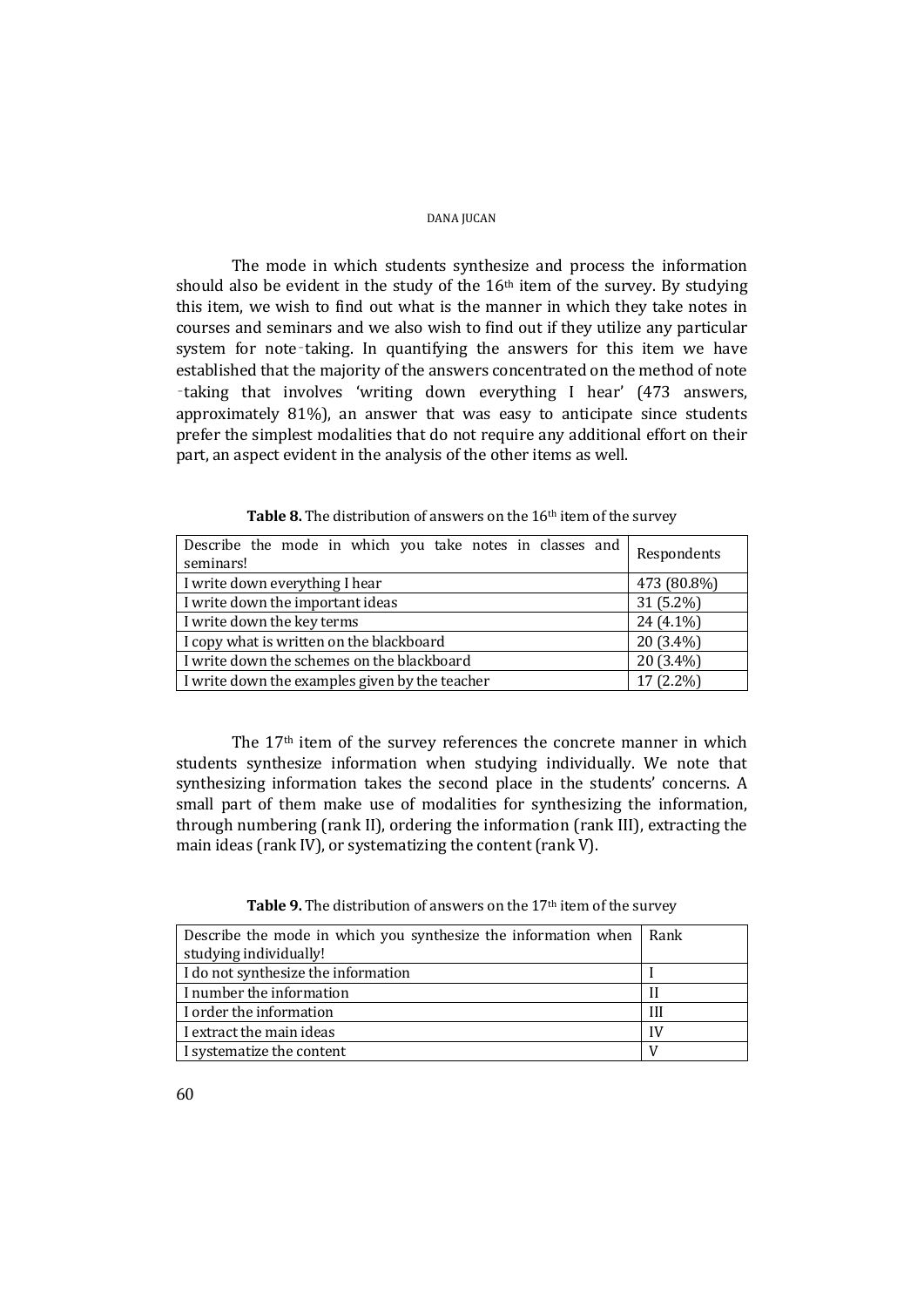## **3. Conclusions and research directions**

During their higher-education studies, unlike their high school years, students process an ever increasing quantity of information and they operate with it on an increasingly abstract level. As they develop intellectually, students become ever more aware of the characteristics of their own cognitive processes and they acquire more and more knowledge on cognition in general (Shulman, 1986, 1987, 1992). These acquisitions, when efficiently comprehended and used, will facilitate and improve the formation of the competency for individual studying (Jucan, 2005, 2007, 2009):

There is a category of students that learn these strategies implicitly, another category of students that deduce them through reflection upon their own cognitive style (Ornstein, Thomas & Lasley, 2000), but there are also categories of students that do not acquire them or that deduce counterproductive strategies. For these situations, the interventions for the development of efficient self-study strategies (in accordance with the individual style of learning of the students) prove to be very useful. In the present study, the conclusion that becomes evident is that most students are not sufficiently reflective and they do not establish deep connections when studying individually; they prefer to read the entire textbook or their notes and they do not synthesize or process the information in any certain manner, and as such they rarely utilize key‑terms, organizing graphics, charts, figures, etc.

Furthermore, they do not problematize sufficiently when studying individually, they generally take notes by writing down everything they hear the professor say and they do not have a particular system for note-taking.

Even though the strategies for studying are, for the most part, specific to the area of study, we consider that there is knowledge and there are skills relevant to the development of strategies for studying that can be transferable (Brodkey, 1986). As such, the teaching staff proposes superior strategies for individual studying, strategies that involve the development, the organization, and the comprehension or processing of the information (Shulman, 1986, 1987, 1992). We also propose the acquirement of strategies of intellectual activity that will contribute to the efficient processing of the information and to the accelerated acquirement of knowledge by the students (Jucan, 2005, 2007, 2009).